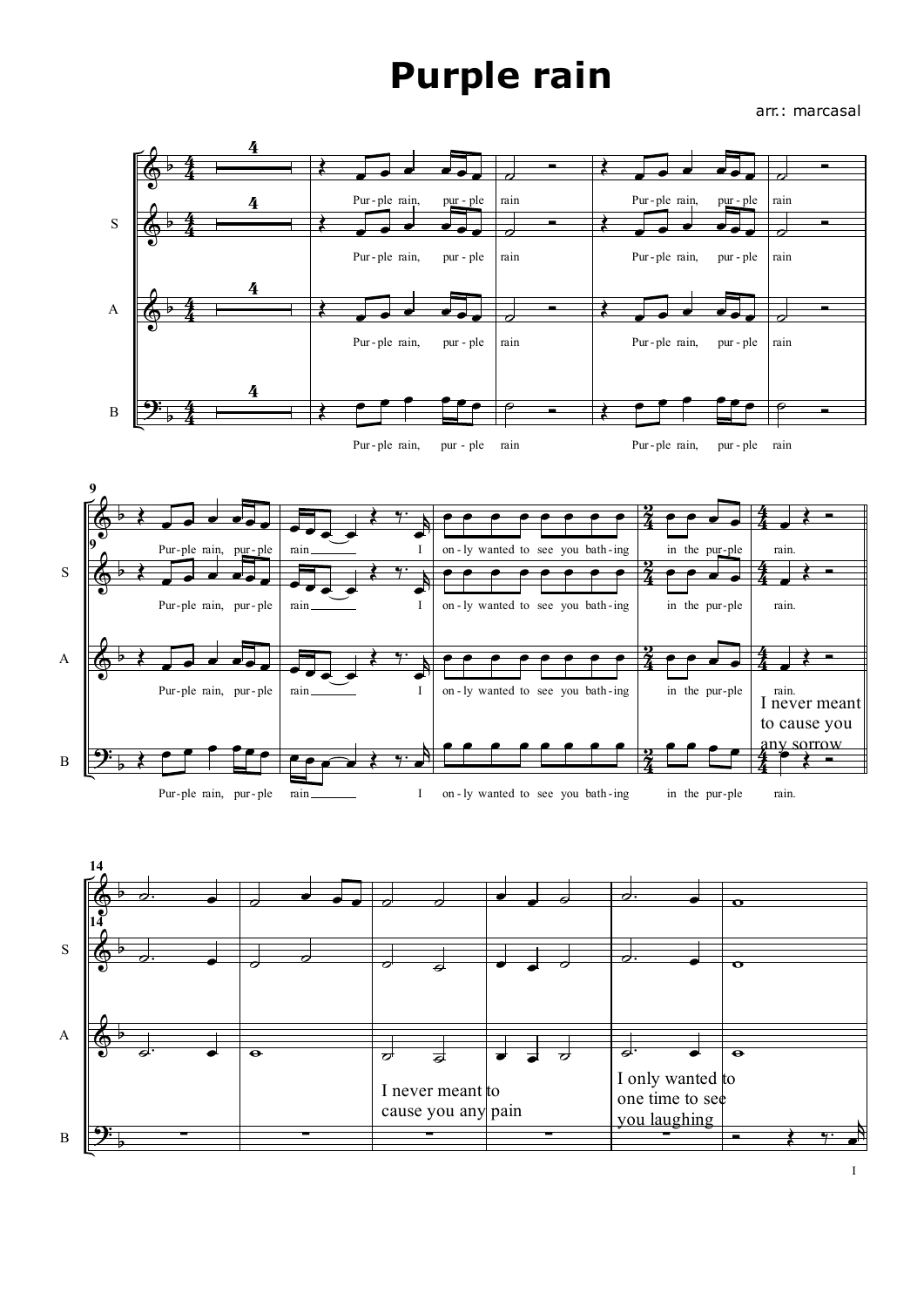Purple rain 2



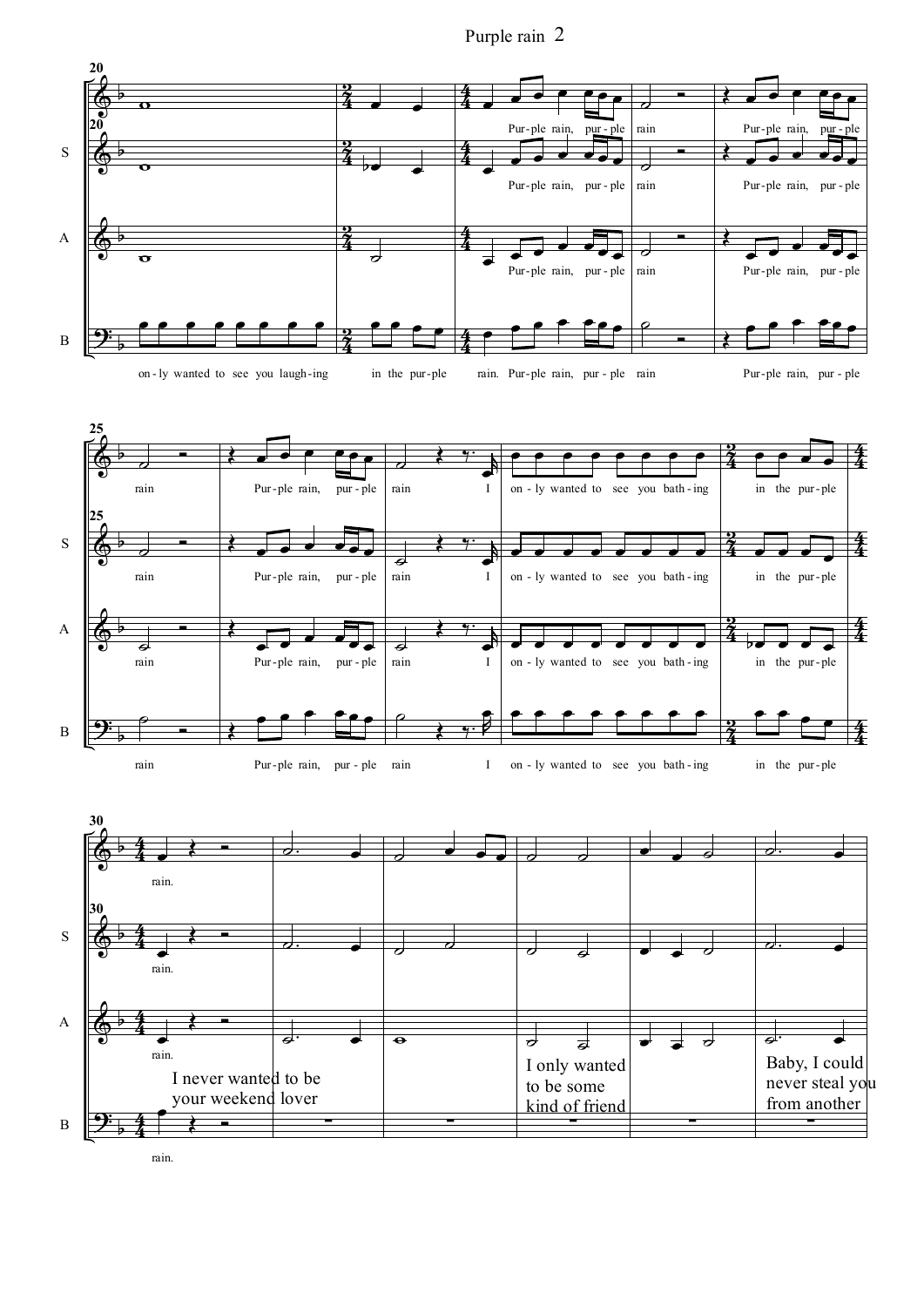## Purple3rain





chan - ging